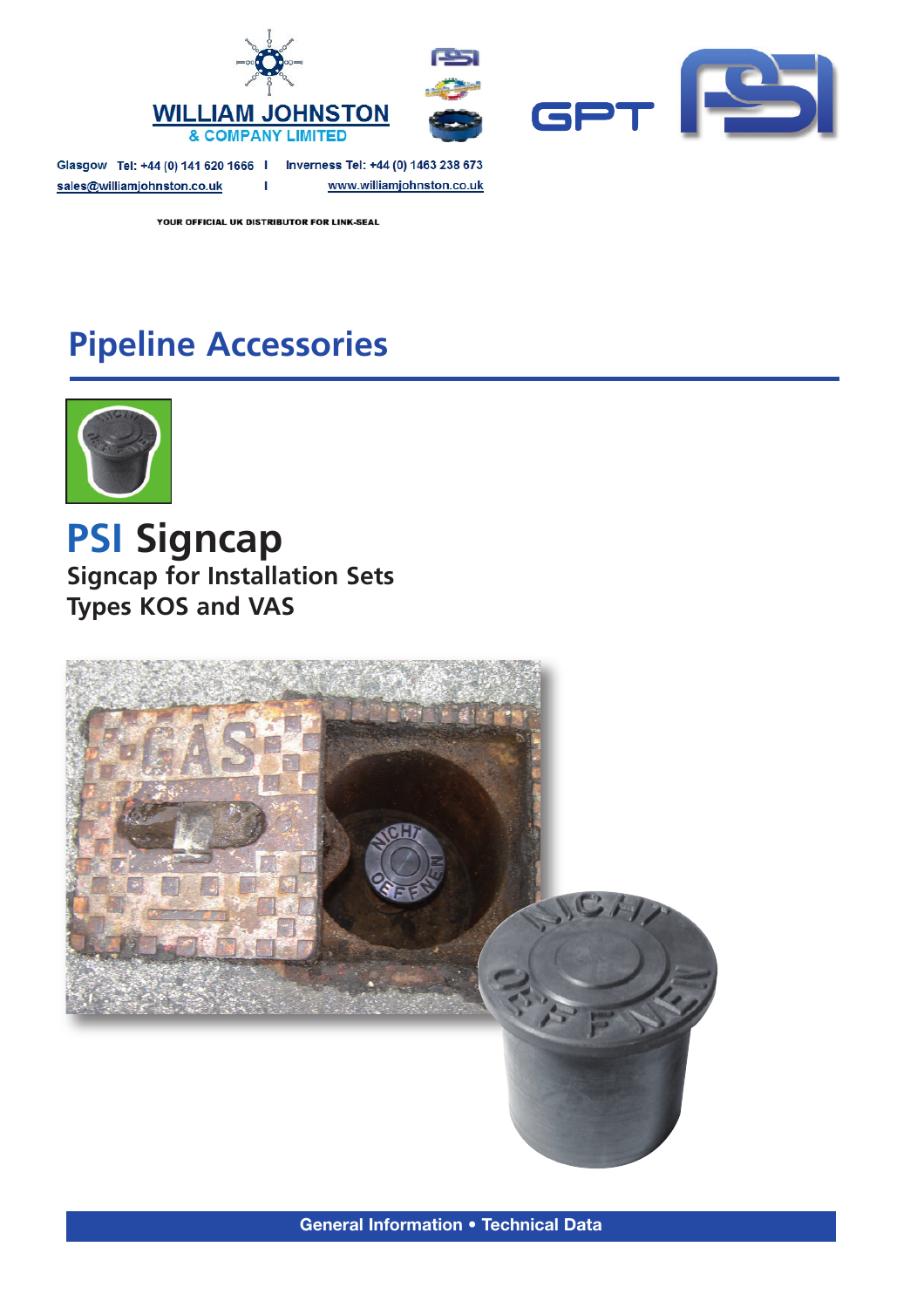## **General Information PSI Signcap**



**PSI Signcap** for marking, protecting and warning of unauthorised use of installation sets with important functions. The PSI Signcap standard product is available in black, blue and red with the lettering "NICHT OEFFNEN" and without lettering, respectively.

**PSI Signcap small** has added a new dimension to the range of products. Now VAS square cap house service connections (conical 14x14 mm) can also be marked with **Signcap small**.

The **Signcap small** standard product is available in blue with the lettering "NICHT OEFFNEN".

The embossed font ensures a permanently legible marking. A long service life is achieved thanks to flexibility, weather and frost resistance of the material (EPDM).

**PSI Signcap** can be mounted without tools and easily placed on the square cap.



## **Signcap conical type KOS for square 32x32 mm**

| <b>Signcap</b>       | colour | article no. |
|----------------------|--------|-------------|
| <b>NICHT OEFFNEN</b> | black  | 3-041-00001 |
| (without lettering)  | black  | 3-041-00002 |
| NICHT SCHLIESSEN     | black  | 3-041-00006 |
| <b>NICHT OEFFNEN</b> | blue   | 3-041-00003 |
| <b>NICHT OEFFNEN</b> | red    | 3-041-00004 |
| NICHT SCHLIESSEN     | red    | 3-041-00005 |
| NICHT OFFFNEN        | yellow | 3-041-00007 |

## **Signcap conical type VAS for square 14x14 mm**

| <b>Signcap small design</b> | colour | article no.       |
|-----------------------------|--------|-------------------|
| NICHT OEFFNEN               | blue   | 3-041-00100       |
| NICHT OFFFNEN               | red    | $3 - 041 - 00101$ |
| NICHT OEFFNEN               | vellow | 3-041-00102       |

Other versions, letterings, colours, quantities and delivery times on request



**Type KOS**

**PSI Signcap/Signcap small** is also available in other colours and letterings.